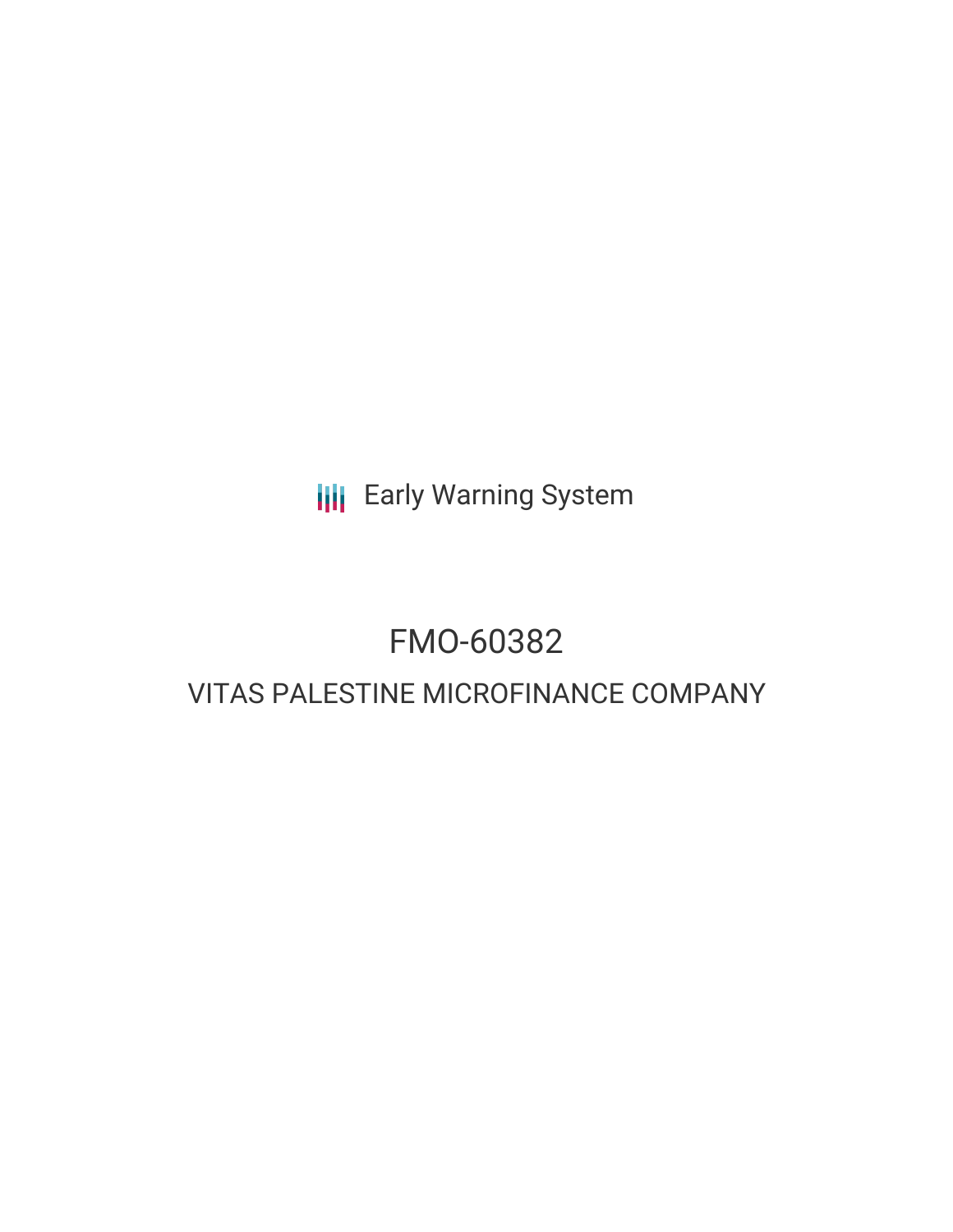

#### **Quick Facts**

| <b>Countries</b>               | Palestine, West Bank, Gaza                    |
|--------------------------------|-----------------------------------------------|
| <b>Financial Institutions</b>  | Netherlands Development Finance Company (FMO) |
| <b>Status</b>                  | Approved                                      |
| <b>Bank Risk Rating</b>        | FI.                                           |
| <b>Voting Date</b>             | 2022-04-01                                    |
| <b>Borrower</b>                | <b>Vitas Palestine</b>                        |
| <b>Sectors</b>                 | Finance                                       |
| <b>Investment Type(s)</b>      | Loan                                          |
| <b>Investment Amount (USD)</b> | $$9.00$ million                               |
| <b>Loan Amount (USD)</b>       | \$7.60 million                                |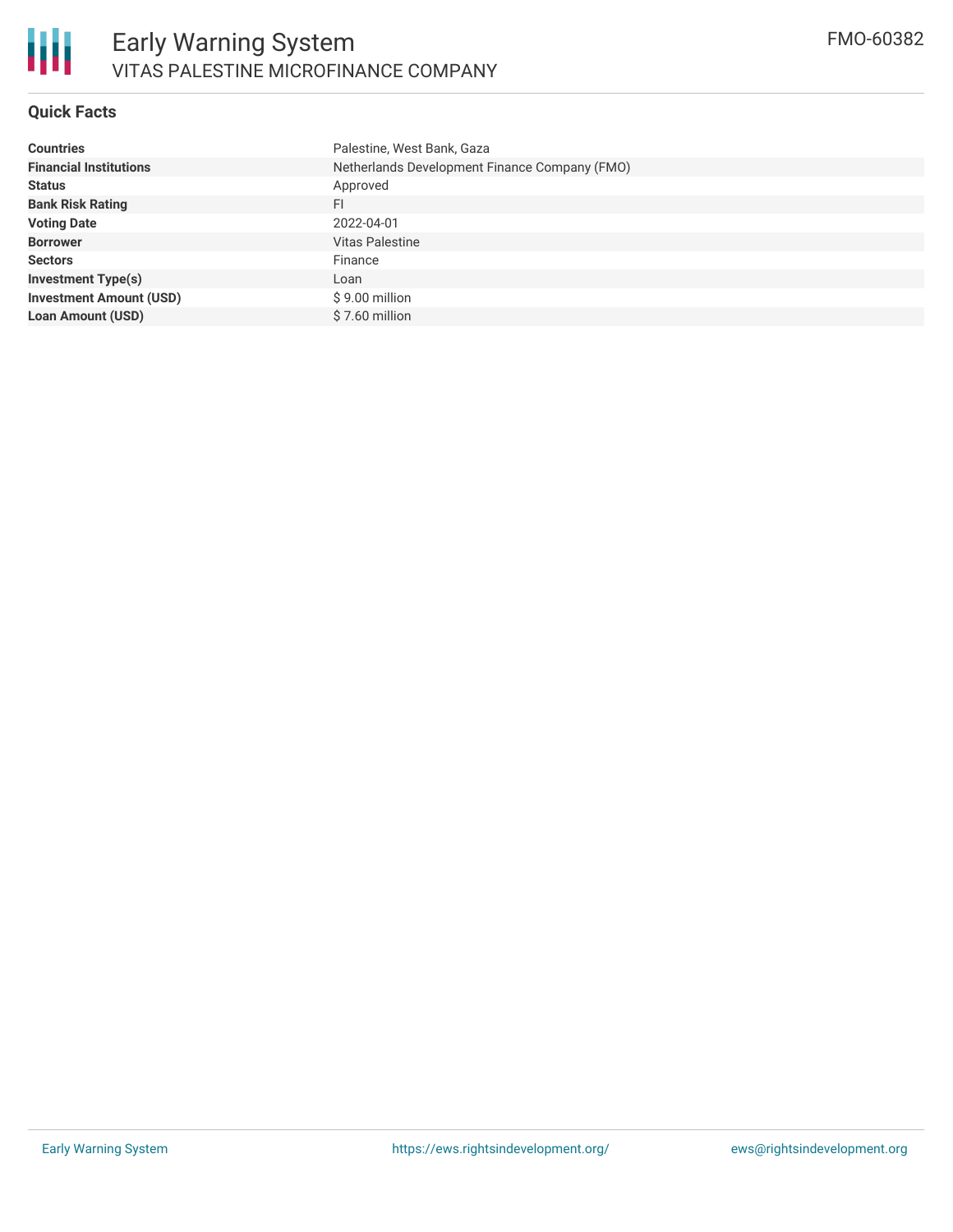

# **Project Description**

According to bank provided information, the project involves the provision of a USD 10mln revolving portfolio guarantee on existing and new MSME loan portfolio of COVID-19 Affected, Youth and Female Entrepreneurs based in Palestine.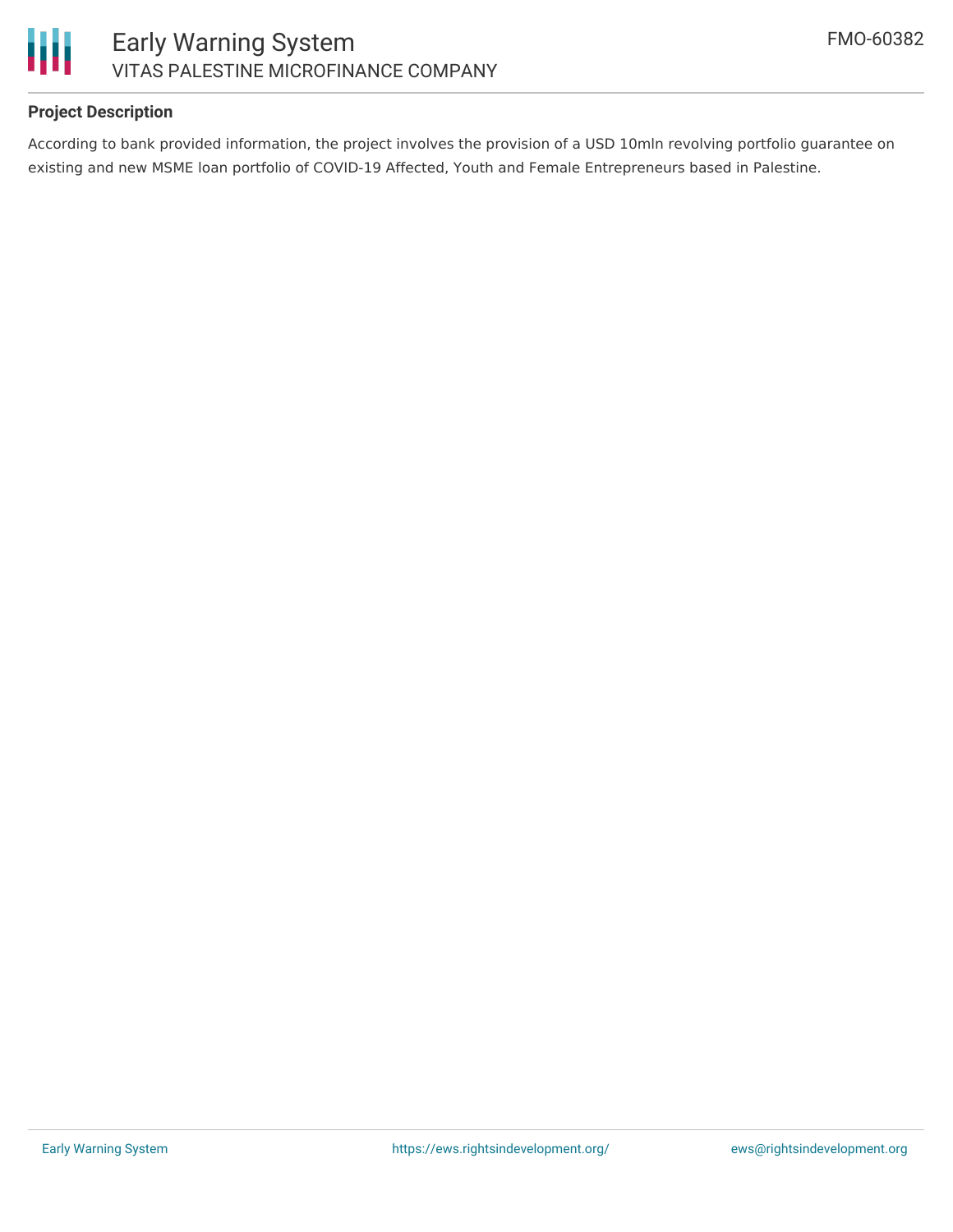#### **Investment Description**

Netherlands Development Finance Company (FMO)

#### **Financial Intermediary**

Financial Intermediary: A commercial bank or financial institution that receives funds from a development bank. A financial intermediary then lends these funds to their clients (private actors) in the form of loans, bonds, guarantees and equity shares. Financial intermediaries include insurance, pension and equity funds. The direct financial relationship is between the development bank and the financial intermediary.

Vitas [Palestine](file:///actor/2964/) (Financial Intermediary)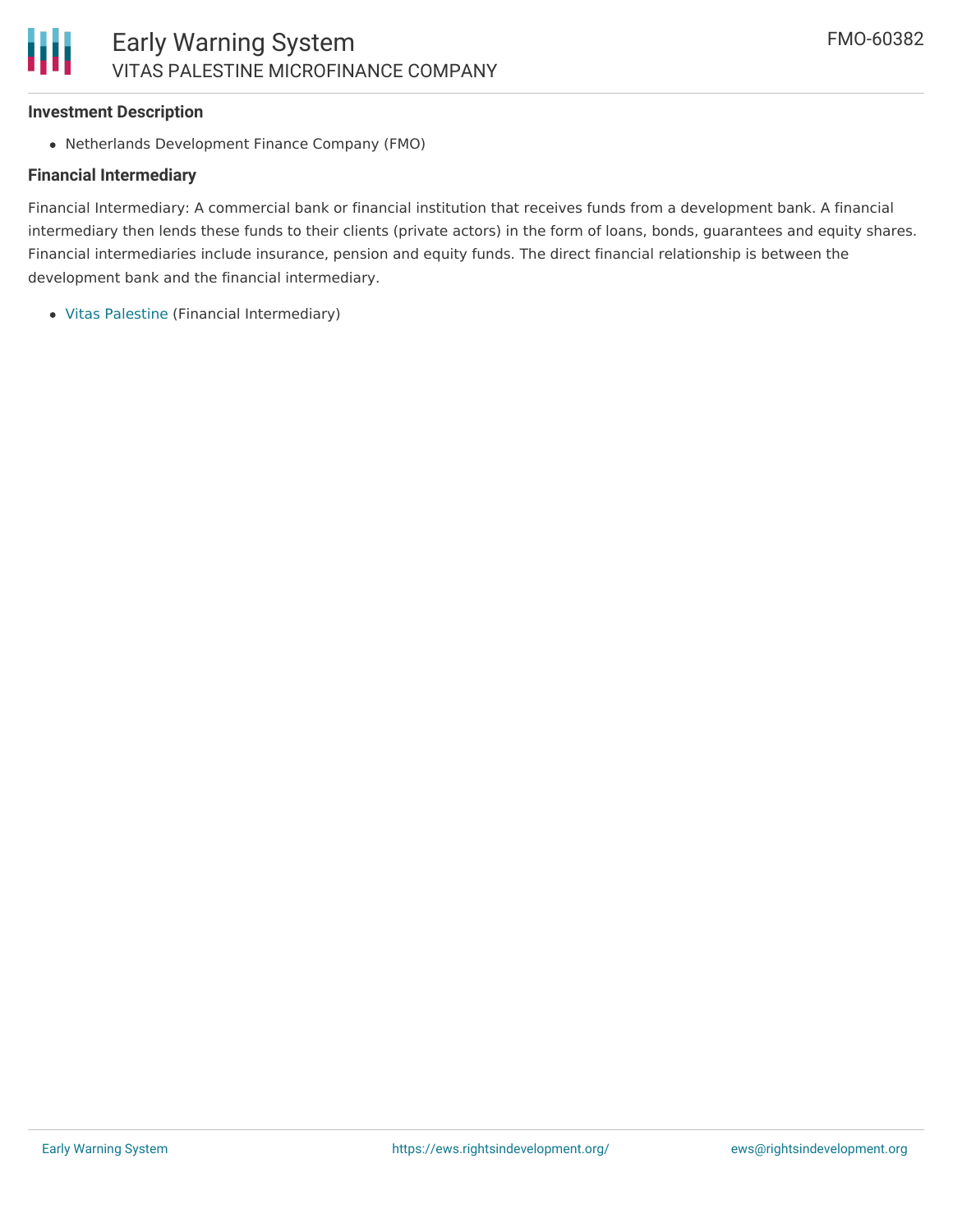

# **Private Actors Description**

Vitas Palestine ("Vitas") is the second largest MFI in Palestine. Its mission is to support unbanked people to improve and sustain their lives and businesses by providing them the financial resources needed to support their economic activity and improve their standard of living.